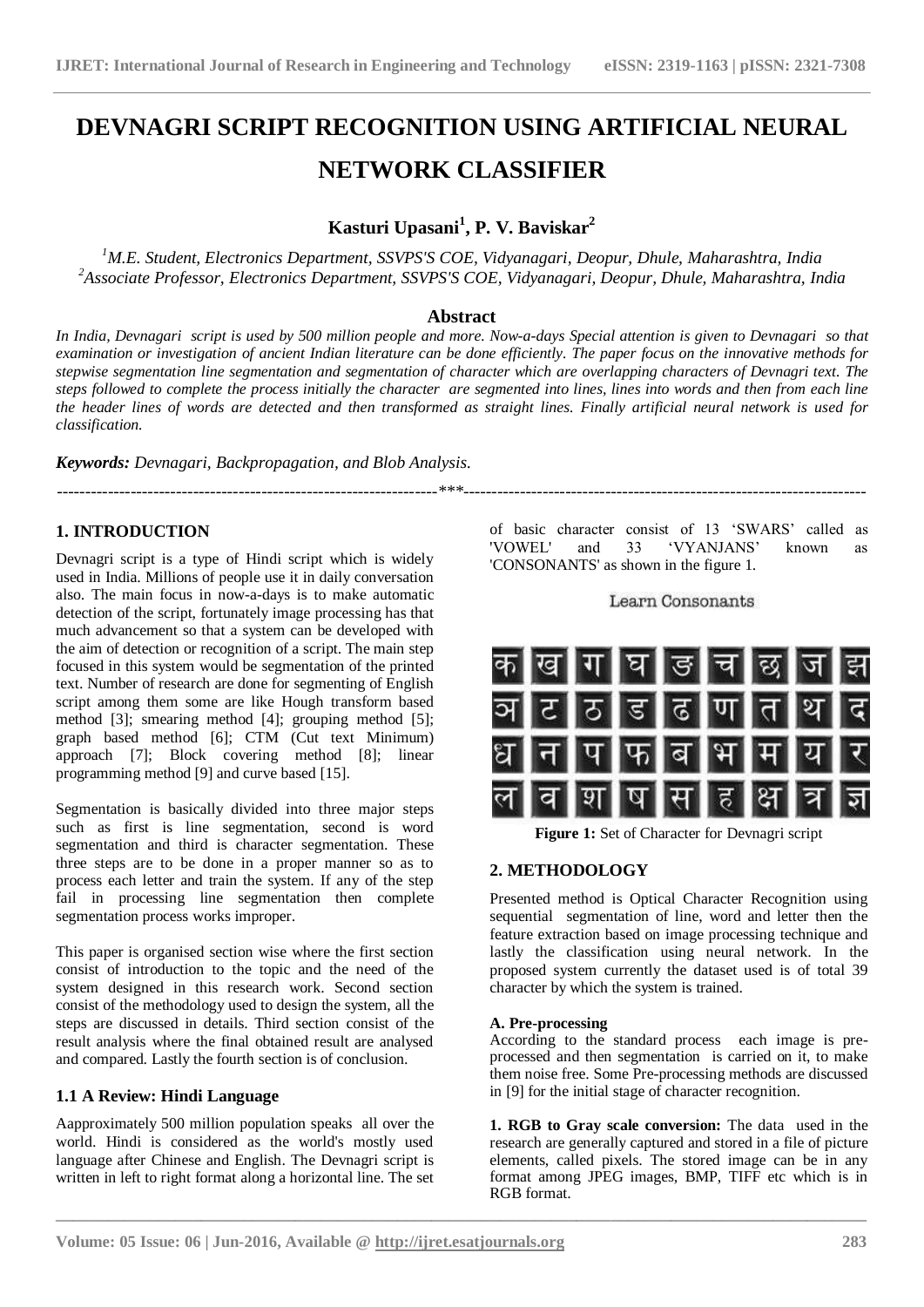The RGB format defines the image having values from 0- 255 with all the three color channel i.e. red, green, blue. The binary conversion makes the image pixels values into 0/1. While the gray conversion makes the image pixel values be in the range of 0-255 but for only one channel.



**Figure 2**: Complete Flow of the system stepwise.

**2. Thresholding/Binarization:** The binarization is the process in which the input image is converted into the black (0) and white (1) pixels. The conversion is done using the threshold level calculated by using Otsu's threshold technique. The input for this step is gray scale image.

**3. Noise reduction:** The noise is introduced due to the scanning device or the printing instrument which causes disconnected line segments, bumps and gaps in lines, filled loops etc. The distortion including local variations, rounding of corners, dilation and erosion, is also a problem. Prior to the character recognition, it is necessary to eliminate these imperfections [15]. Noise Reduction techniques can be categorized as (a) Filtering (b) Morphological operation (c) Noise modeling.

**a) Filtering:** Normally, Gaussian Filtering is used as primary filter in character segmentation techniques. This smoothens the input text image leading to noise elimination and textual part enhancement..

**b) Morphological operation:**Visual perception needs transformation of images so as to make neglect some particular shape information. The main principle Distinguish meaningful shape information from irrelevant one. The vast majority of shape processing techniques and analysis techniques are based on designing a shape operator which satisfies advantageous properties. The elementary two steps in mathematical morphology operations are Erosions and dilations. More complicated mathematical morphology operators can be designed by means of combining erosions and dilations in combinations.

# **Dilation**

The *dilation* is performed using the structuring element which is nothing but the pattern of pixels.

$$
A \oplus B = \{s | (\hat{B})_s \cap A \neq \emptyset\}
$$

# **Erosions**

The *erosion* process is similar to dilation, but we turn pixels to 'white', using the structuring element

$$
A\ominus B=\{s|(B)_s\subseteq A\}
$$

Use of logical calculations is the main strength of morphological operation. Connection of weak strokes and smoothing of contours are some of the advantages by these operations [13].

**c) Noise modelling:** Prediction of noise is a very difficult task but can be achieved by various calibrating techniques. In this study the speckle noise and salt and pepper noise present in document images is removed by MATLAB filtering functions.

**d) Segmentation:** Segmentation is of dividing the complete into small images so as to make it easy for processing. In this process the region of interest is also separates out using different image processing techniques. Segmentation is essential stage in Character recognition system. In this proposed system the segmentation method used is blob analysis. The basic principal of blob analysis is to divide the image into small parts and then make that segmented part ready for the feature extraction input. Hence the blob analysis is subdivided into basic three processing step as follows:

1. Separating the text line in the pages.



**Figure 3**: Input image after pre-processing

**\_\_\_\_\_\_\_\_\_\_\_\_\_\_\_\_\_\_\_\_\_\_\_\_\_\_\_\_\_\_\_\_\_\_\_\_\_\_\_\_\_\_\_\_\_\_\_\_\_\_\_\_\_\_\_\_\_\_\_\_\_\_\_\_\_\_\_\_\_\_\_\_\_\_\_\_\_\_\_\_\_\_\_\_\_\_\_\_\_\_\_\_\_\_\_**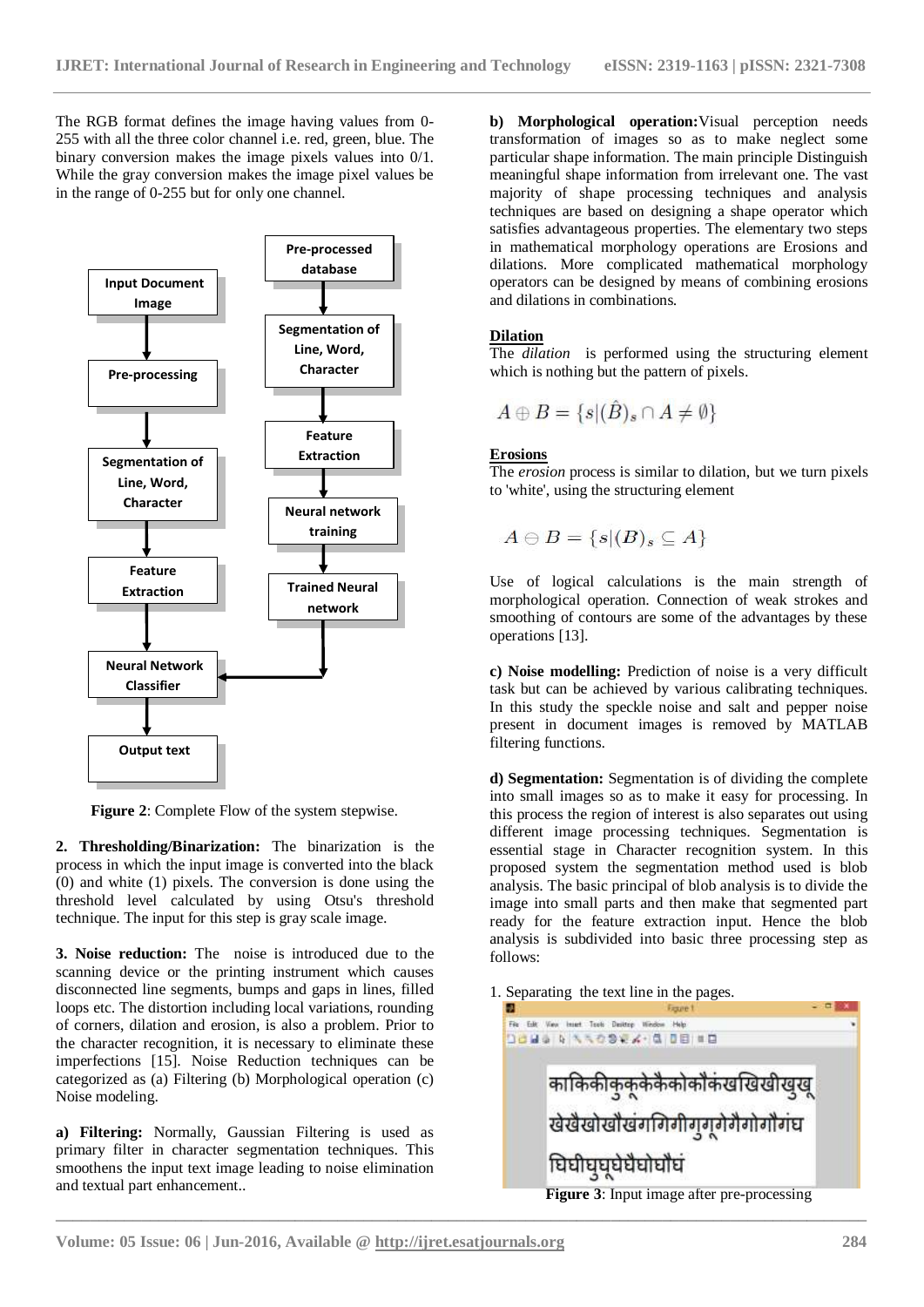



**Figure 5**: Input image after segmenting a word

The result image after performing segmentation is a set of segments that combined together cover the whole image,

**a) Thinning:** Thinning is the process used for making the boundaries of the selected region more prominent for segmentation and further processing.

**B. Feature extraction:** Features extraction is the process to store some key pixel values of each segmented letter. Which finally creates a set of training data. This training data is further used for classification of the input letter. The feature extraction process calculates a feature vector by calculating the Transform the thinned image of size 42x24 into a onedimensional 1008x1 vector form. This formed vector it fed as an input to the backpropagation neural network for training and recognition purpose.

**C. Classification:** Classification is the last stage of the proposed method flow. Where the main decision making is done of proposed character recognition system. The classification phase is basically dependent on the how efficiently the features are extracted in the previous stage for deciding the input character belongs to which class or type. In the proposed system Neural network(NNs) [13] [14] is used for classification purpose. The character set to be recognized define the complexity of the character recognition problem. Template matching is a technique which is used for printed text recognition. But a great disadvantage of this method is that it gives more accuracy when applied on English script as compared to the Devnagri script [13]. Hence most widely used and accepted techniques is Neural Network for character recognition. This research work implements the classification and recognition of printed Hindi Vowels and Consonants using Artificial Neural Networks.



**Figure 5**: Backpropagation network diagram used for the proposed system

#### **Recognition Using Backpropagation Neural Net**:

The main implementation of neural network was done on creating the backpropagation neural network. Using MATLAB 2014a this backpropagation neural network was created and the following parameters were used to train the net:

#### **Table 1**: Backpropagation parameters

| 1 <sup>st</sup> layer Transfer | lagsig               |
|--------------------------------|----------------------|
| function                       |                      |
| 2 <sup>st</sup> layer Transfer |                      |
| function                       | lagsig               |
| <b>Training function</b>       | trainglm             |
| Maximum                        |                      |
| number of                      | 20                   |
| epochs                         |                      |
| Performance                    | Sum-Squared Error    |
|                                |                      |
| function                       | performance function |
| Mu                             | 0.95                 |
| Error goal                     | 0.1                  |
| number of                      |                      |
| hidden layers                  | 2                    |
| number of input                |                      |
| layers                         | 1008                 |
| number of                      | 39                   |

**\_\_\_\_\_\_\_\_\_\_\_\_\_\_\_\_\_\_\_\_\_\_\_\_\_\_\_\_\_\_\_\_\_\_\_\_\_\_\_\_\_\_\_\_\_\_\_\_\_\_\_\_\_\_\_\_\_\_\_\_\_\_\_\_\_\_\_\_\_\_\_\_\_\_\_\_\_\_\_\_\_\_\_\_\_\_\_\_\_\_\_\_\_\_\_**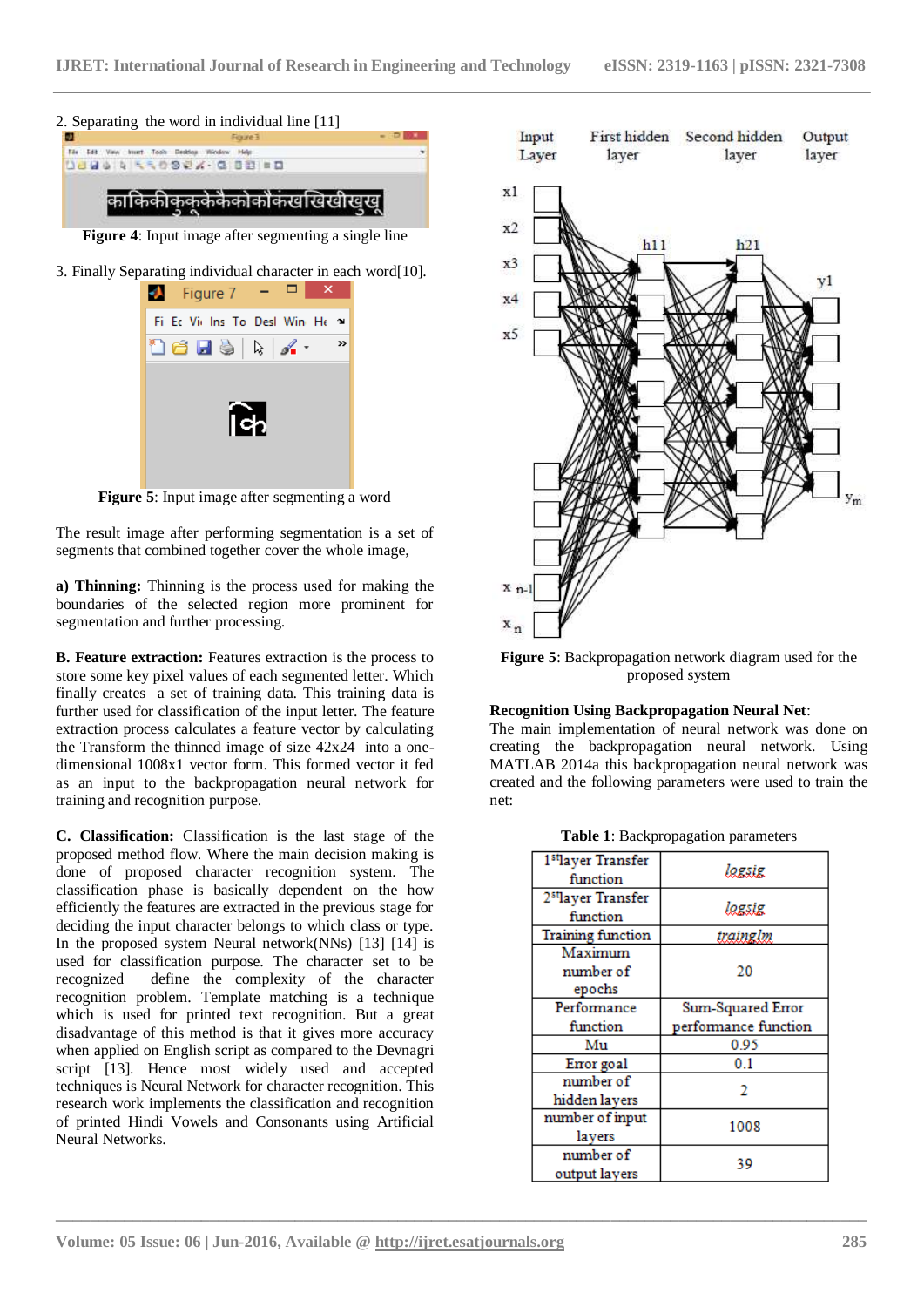When one of the following conditions occurs training stops: (i) The time when the maximum numbers of epochs is gained.

(ii) Performance is minimized to the goal.

(iii) Mu exceeds the maximum value.

(iv) Number of validation checks exceeds the maximum value.

| Gradient Descent with Momentum & Adaptive LK (Increase)<br>Training:<br><b>Herformannel</b><br>Sure Squared Ereon (1991)<br>Calculatorni<br>NEC<br>757 montions<br><b>Eunch:</b><br>$\blacksquare$<br>5000<br>1/11/15<br>Tirrie<br>42.7<br><b>LITH</b><br>0.100<br>Berformance:<br><b>HELFE</b><br>Grasback:<br>115<br>1.00+05<br>x<br>ń<br><b>Validation Checks</b><br>$\sqrt{0}$<br>Patformance<br><b>Uniqueturni</b><br>Trasving State<br><b>Griffinanvelate)</b> | <b>Bound Butwork</b><br>taper<br><b>Injure</b><br><b>THA</b><br><b>IU</b> | Ligan | <b>Hickory</b><br>ū<br>и |
|----------------------------------------------------------------------------------------------------------------------------------------------------------------------------------------------------------------------------------------------------------------------------------------------------------------------------------------------------------------------------------------------------------------------------------------------------------------------|---------------------------------------------------------------------------|-------|--------------------------|
|                                                                                                                                                                                                                                                                                                                                                                                                                                                                      | Akjorithms:                                                               |       |                          |
| <b>Fluits</b>                                                                                                                                                                                                                                                                                                                                                                                                                                                        | Fingrass                                                                  |       |                          |
| (philospeanin/d)<br>Beginnissen<br>1 spochs<br><b>Plut Interval</b> U                                                                                                                                                                                                                                                                                                                                                                                                |                                                                           |       |                          |

**Figure 6** Neural network output

| Neural Network                                                                  |                  |                                                        |          |
|---------------------------------------------------------------------------------|------------------|--------------------------------------------------------|----------|
|                                                                                 | Layer            | Layer                                                  |          |
|                                                                                 |                  |                                                        | Guitarut |
|                                                                                 |                  |                                                        |          |
| 1764                                                                            |                  |                                                        | 13       |
|                                                                                 | iz               | 11                                                     |          |
| Algorithmy                                                                      |                  |                                                        |          |
| Training                                                                        |                  | Gradient Descent with Momentum & Adaptive LR. Houngabi |          |
| Performance: Sum Squared Error (1110)                                           |                  |                                                        |          |
| Calculations: MEC                                                               |                  |                                                        |          |
|                                                                                 |                  |                                                        |          |
|                                                                                 |                  |                                                        |          |
|                                                                                 |                  | Eibristians                                            | 300      |
|                                                                                 |                  | 1:52.80                                                |          |
|                                                                                 | 0.587            | 1.587                                                  | 0.608    |
|                                                                                 | 0.463            | 1.452                                                  | 1.00e-05 |
| Progress:<br>Epoche<br>Time<br>Performance:<br>Gradient<br>Validation Checks: 0 |                  | п                                                      | ń.       |
| Pints:                                                                          |                  |                                                        |          |
|                                                                                 |                  |                                                        |          |
| Performance                                                                     | [interbacture]   |                                                        |          |
| <b>Training State</b>                                                           | (plotogentate)   |                                                        |          |
| Regnession                                                                      | Iplotnepressioni |                                                        |          |
| Plot Intervel:                                                                  |                  | <b>Company Committee</b>                               | 1 apochs |

**Figure 7** Neural network output

| be-Metal                     |  |
|------------------------------|--|
|                              |  |
|                              |  |
| Figure 8 final output images |  |

### **3. RESULTS ANALYSIS**

The complete process as discussed above was performed on the dataset used. Hence the training of the system was done by this way. The testing was performed by giving the printed Devnagri script in two types : first on all the individual letters and then secondly on the sentences. For the letters the accuracy of individual character recognition is 95% while working on the sentence the accuracy decreased by few count. The final accuracy for sentence as input and the proposed method is 90%

| Table 2: Comparison table |  |
|---------------------------|--|
|                           |  |

| S.<br>N <sub>0</sub> | <b>Method</b><br>proposed<br>by    | <b>Features</b><br><b>Extracted</b>                     | <b>Classifier</b><br><b>Method</b> | Comparison<br>points                                                                                                                           | <b>Accuracy</b><br>obtained |
|----------------------|------------------------------------|---------------------------------------------------------|------------------------------------|------------------------------------------------------------------------------------------------------------------------------------------------|-----------------------------|
| 1                    | Surendra.<br>P.<br>Ramteke<br>[17] | GLCM,<br>color<br>domain                                | <b>ANN</b>                         | Basic features of<br>characters<br>presentation<br>namely, loop,<br>line, and<br>Location of loop<br>and line<br>connection.                   | 89.53%                      |
| $\overline{c}$       | Divakar<br>Yadav<br>[05]           | Mean<br>distane<br>Pixel<br>value                       | <b>ANN</b>                         | Less modifiers<br>are used.<br>Paragra-ph<br>recognition<br>accuracy is less                                                                   | 85%                         |
| 3                    | Dr G.S<br>Sable[20]                | moment<br>invariant                                     | <b>ANFIS</b>                       | Not possible to<br>represent feature<br>of all character                                                                                       | 95%                         |
| $\overline{4}$       | Kasturi<br>S.<br>Upasani           | Intensity<br>features in<br>the form<br>of<br>templates | <b>ANN</b>                         | Intensity<br>features with a<br>combination of<br>backpropagation<br>Neural Network<br>classifier<br>overcomes<br>above discussed<br>drawbacks | 90%                         |

Compared to previous work more detailed and accurate feature extraction is done by using MATLAB toolbox function which proved to be efficient. Neural Network parameters are fined tuned to for complete use of ANN. Various types of modifiers are used. Concept of shirolekha removal is included. This results into more accurate recognition of Devnagri Script. The proposed work can also handle composite words.

## **4. CONCLUSIONS**

The Devnagri script recognition can be done efficiently by segmentation, feature extraction and classification techniques. Neural network classifier used for our dataset and segmentation method 90% accuracy that is more accuracy as compared to other classifiers and hence is used for Devnagri Script Recognition.

# **REFERENCES**

**\_\_\_\_\_\_\_\_\_\_\_\_\_\_\_\_\_\_\_\_\_\_\_\_\_\_\_\_\_\_\_\_\_\_\_\_\_\_\_\_\_\_\_\_\_\_\_\_\_\_\_\_\_\_\_\_\_\_\_\_\_\_\_\_\_\_\_\_\_\_\_\_\_\_\_\_\_\_\_\_\_\_\_\_\_\_\_\_\_\_\_\_\_\_\_**

[1]. R.M.K. Sinha and Veena Bansal, "On Automating Trainer For Construction of Prototypes for Devanagri Text Recognition", Technical Report TRCS-95-232, I.I.T. Kanpur, India.